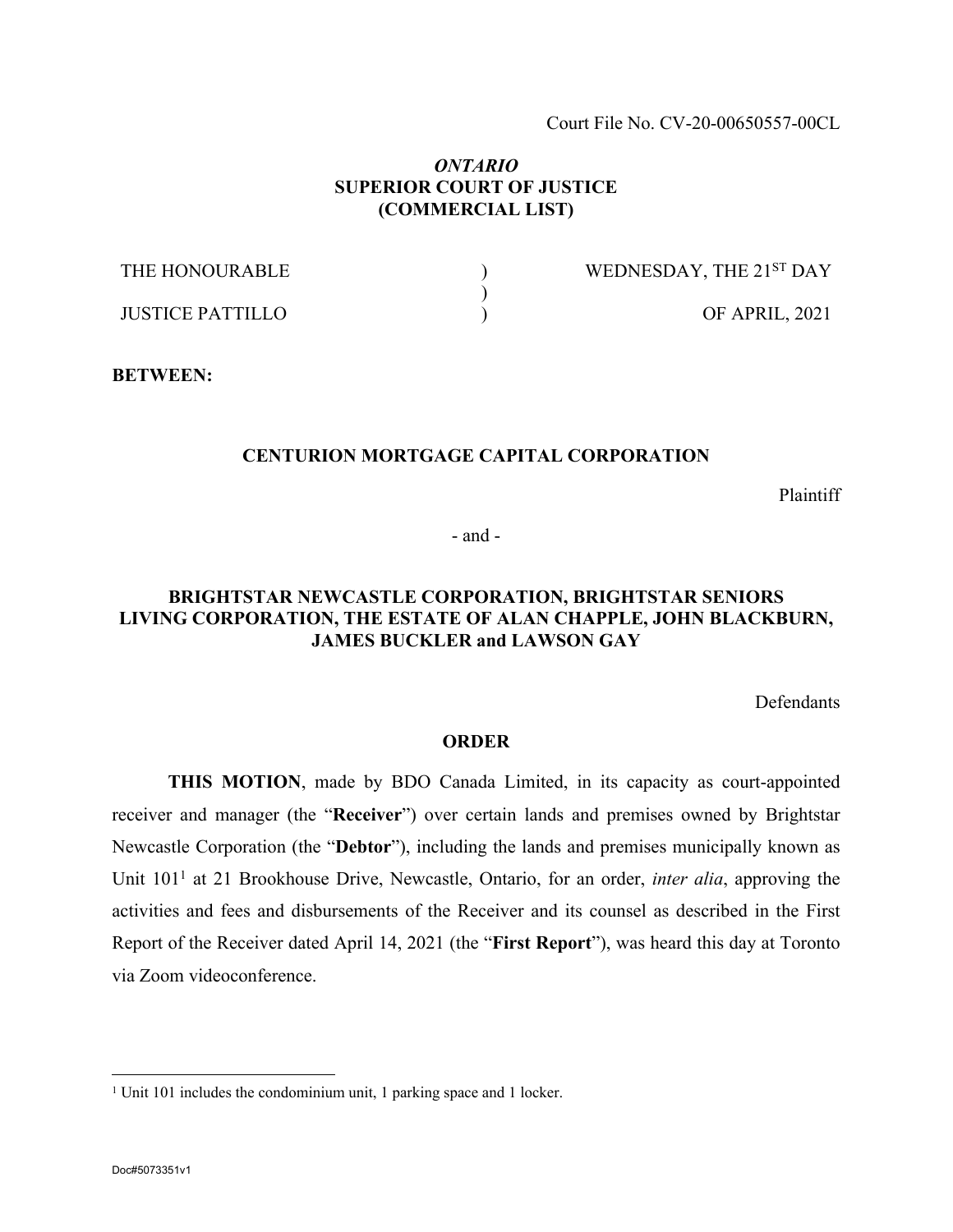**ON READING** the First Report and on hearing the submissions of counsel for the Receiver, Centurion Mortgage Capital Corporation and Maple Terrazzo Marble & Tile Partnership, and such other counsel as were present; no one appearing for any other person on the service list, although properly served as appears from the affidavit of Amy Casella sworn April 14, 2021, filed:

- 1. **THIS COURT ORDERS** that the activities of the Receiver as described in the First Report are hereby approved.
- 2. **THIS COURT ORDERS** that the fees and disbursements of the Receiver and its counsel as described in the First Report are hereby approved.

 $\#$  terrors by